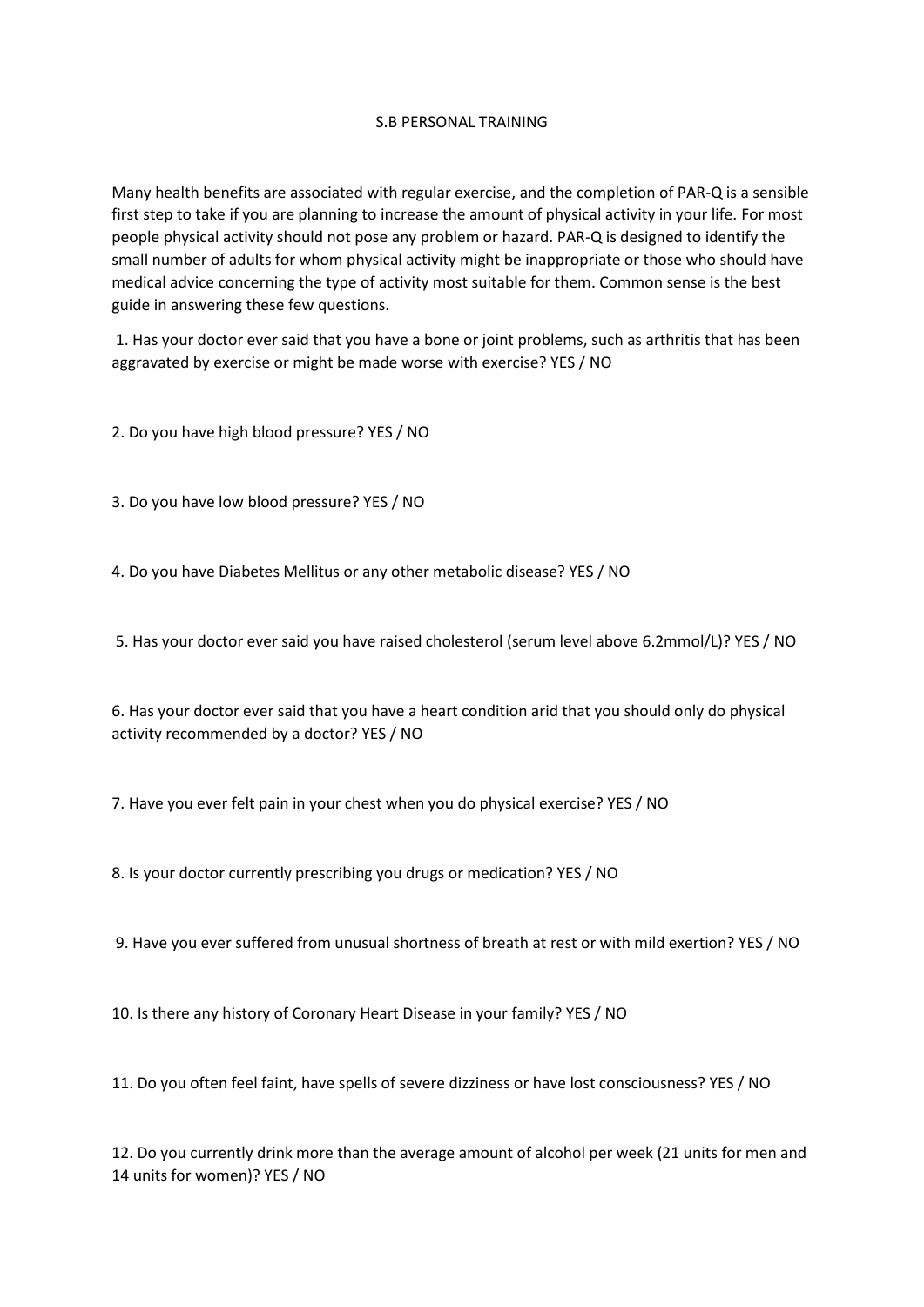13. Do you currently smoke? YES / NO

14. Do you NOT currently exercise on a regular basis (at least 3 times a week) and/or work in a job that is physically demanding? YES / NO

15. Are you, or is there any possibility that you might be pregnant? YES / NO

16. Do you know of any other reason why you should not participate in a physical activity programme? YES / NO

If you answered YES to any of the questions above please give details:

If you answered YES to one or more questions: If you have not recently done so, consult with your doctor by telephone or in person before increasing your physical activity and/or taking a fitness appraisal. Tell your doctor what questions you answered 'yes' to on PAR-Q or present your PAR-Q copy. After medical evaluation, seek advice from your doctor as to your suitability for:

- I. Unrestricted physical activity starting off easily and progressing gradually, and
- II. Restricted or supervised activity to meet your specific needs, at least on an initial basis

If you answered NO to all questions: If you answered PAR-Q accurately, you have reasonable assurance of your present suitability for:

- I. A graduated exercise programme
- II. A fitness appraisal

Assumption of Risk

I hereby state that I have read, understood and answered honestly the questions above. I also state that I wish to participate in activities, which may include aerobic exercise, resistance exercise and stretching. I realise that my participation in these activities involves the risk of injury and even the possibility of death. Furthermore, I hereby confirm that I am voluntarily engaging in an acceptable level of exercise, which has been recommended to me.